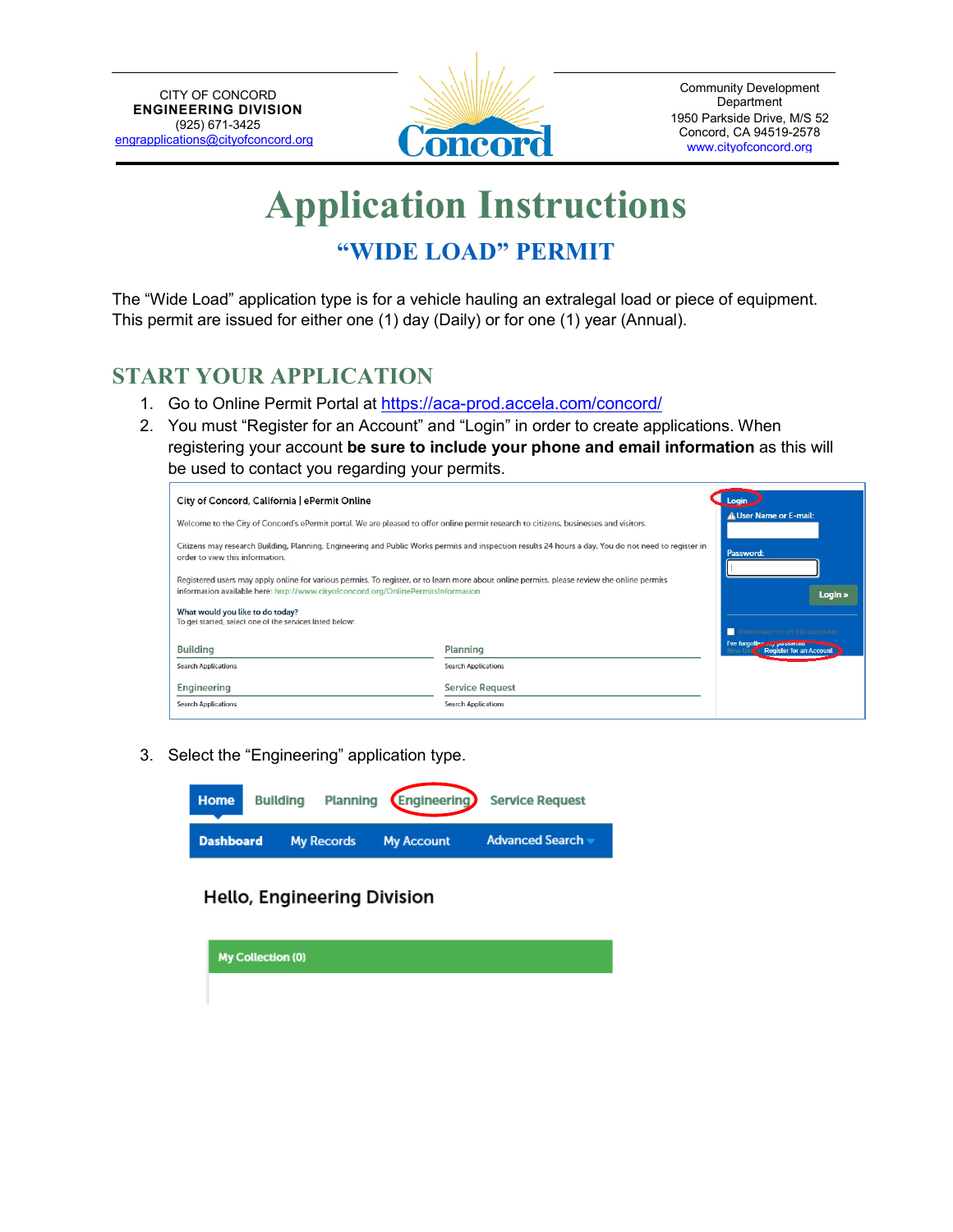#### 4. Select "Create an Application"



5. Read the discalimer, check the check-box and select "Continue Application".



6. Select "Wide Load Permit" and select "Continue Application".

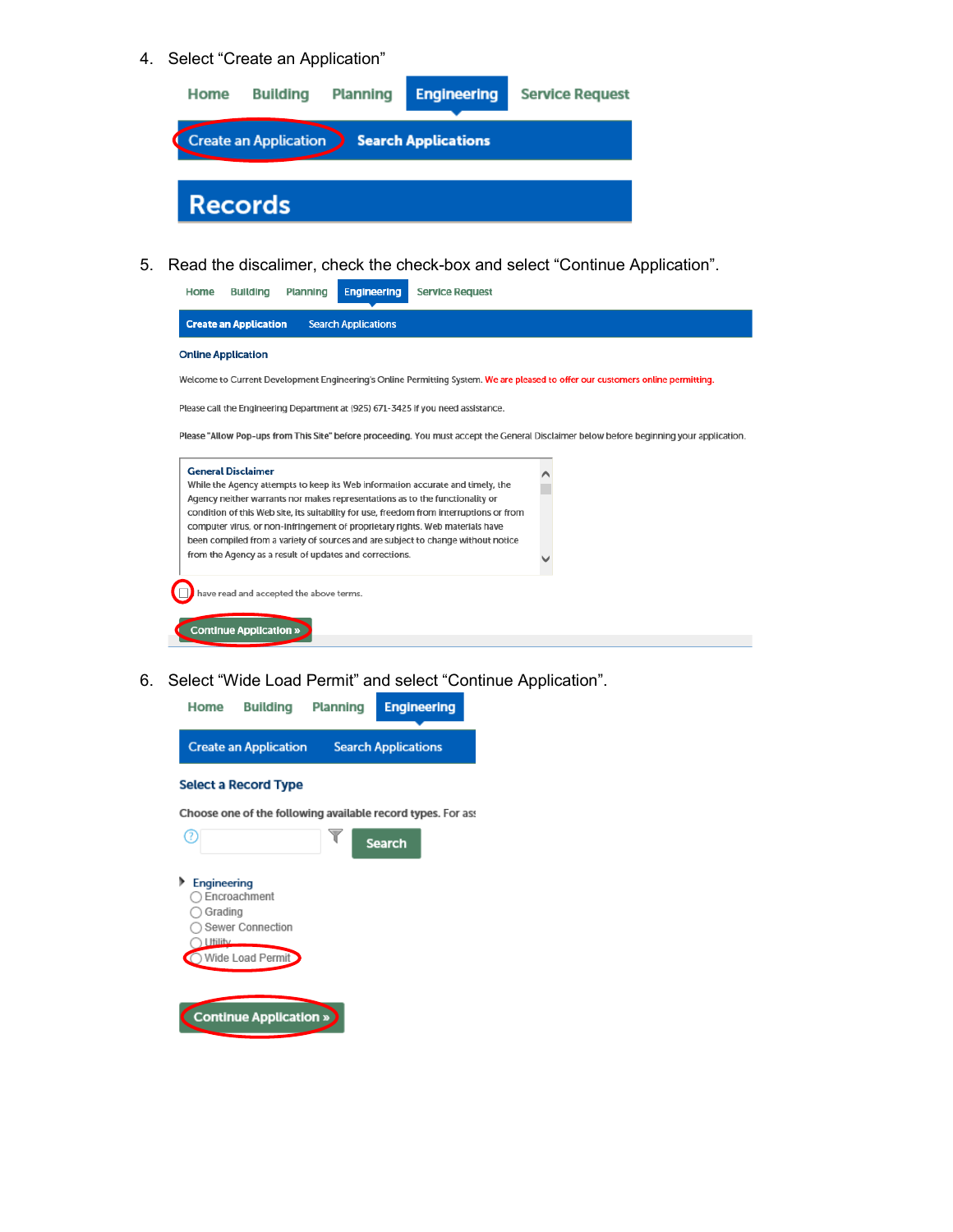### **PERMIT INFORMATION**

1. Fill out all the necessary information about the vehicle and load/equipment. When that is complete select "Continue Application".

| <b>Application Fields</b>                                             |                 |
|-----------------------------------------------------------------------|-----------------|
| <b>WIDELOAD INFO</b>                                                  |                 |
| * Description of<br>the Load or<br><b>Equipment Being</b><br>Hauled.: | $\circledR$     |
| * Hauling<br>Equipment<br>Description:                                | ℗               |
| * Origin:                                                             |                 |
| *Destination:                                                         |                 |
| *Travel Route:                                                        |                 |
| State Permit #:                                                       |                 |
| * Application<br>Subtype:                                             | --Select--<br>▼ |

#### PERMIT VALID TIME INFO

| * From Date:                        |                         | 僵 |
|-------------------------------------|-------------------------|---|
| * From Time (use 24<br>hour clock): | 09:00                   |   |
| *To Date:                           |                         | E |
| *To Time (use 24<br>hour clock):    | 15:30                   |   |
| * Pilot Car?:                       | $(?)$ Yes $\bigcirc$ No |   |
| *Loaded Height:                     |                         |   |
| * Loaded Width:                     |                         |   |
| * Loaded Length:                    |                         |   |
| Overhang:                           |                         |   |
| *Vehicle Length:                    |                         |   |
| Kingpin to Axle:                    |                         |   |
| *Vehicle Width:                     |                         |   |
| *Weight:                            |                         |   |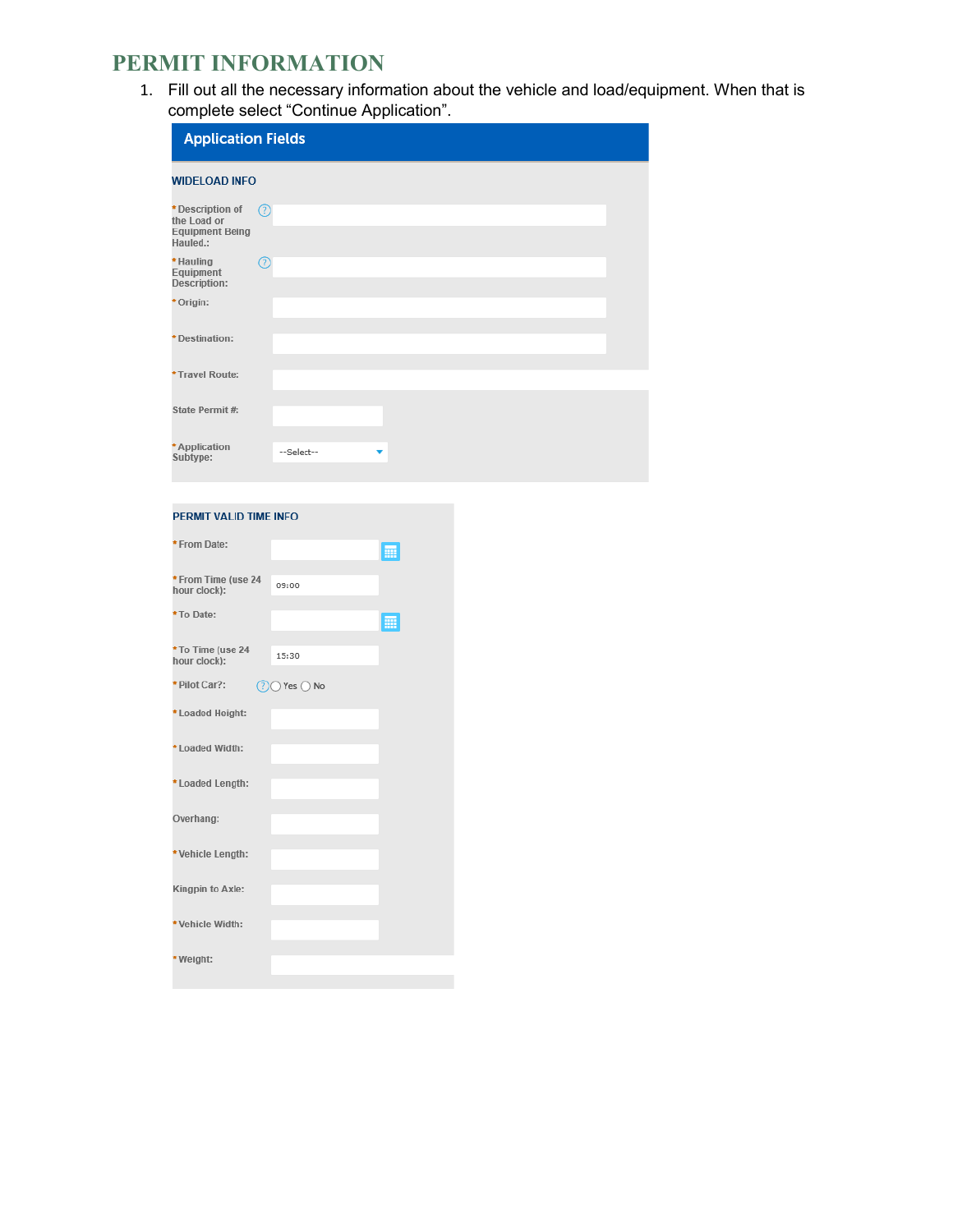| *Axle 1 # Tires:<br>* Axle 2 # Tires:<br>Axle 3 # Tires:<br>Axle 4 # Tires:<br>Axle 5 # Tires:<br>Axle 6 # Tires: |  |  |
|-------------------------------------------------------------------------------------------------------------------|--|--|
|                                                                                                                   |  |  |
|                                                                                                                   |  |  |
|                                                                                                                   |  |  |
|                                                                                                                   |  |  |
|                                                                                                                   |  |  |
|                                                                                                                   |  |  |
| Axle 7 # Tires:                                                                                                   |  |  |
| Axle 6 Width:                                                                                                     |  |  |
| Axle 7 Width:                                                                                                     |  |  |
| Axle 8 Width:                                                                                                     |  |  |
| Axle 9 Width:                                                                                                     |  |  |
|                                                                                                                   |  |  |
| <b>Continue Application »</b>                                                                                     |  |  |

# **APPLICANT**

1. You must fill out the "Applicant" information. You can either "Select from Account" or "Add New". **Be sure to fill out the phone and email** as this is how permit staff will contact the applicant and provide permit updates. Once that is complete, select "Continue Application."

Step 2: Applicant > Applicant Info

| <b>Applicant</b>                                                                          |
|-------------------------------------------------------------------------------------------|
| To add a new contact, click the Add Contact link. To edit a contact, click the Edit link. |
| <b>Add New</b><br><b>Select from Account</b>                                              |
| <b>Continue Application »</b>                                                             |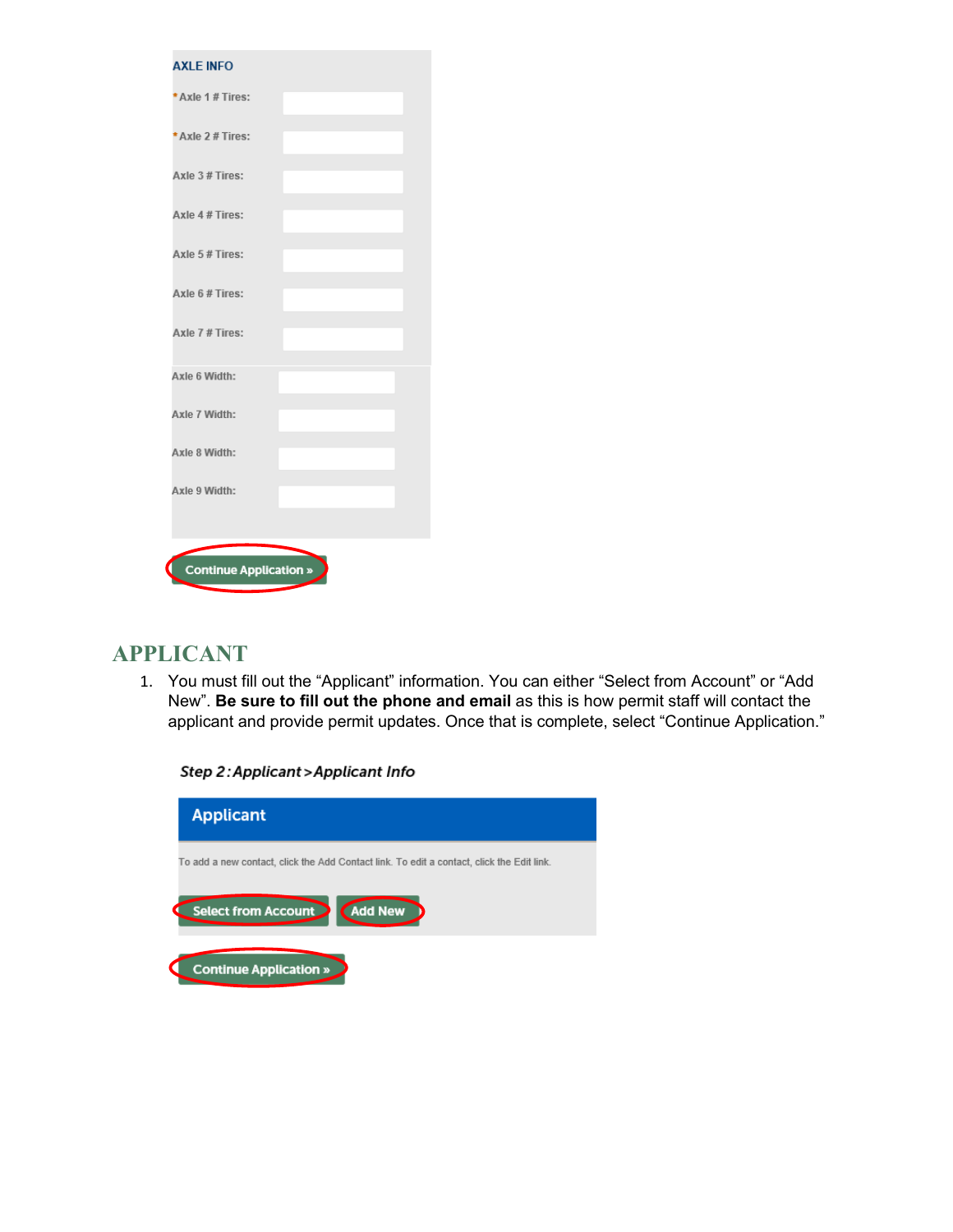### **TRANSPORTER INFORMATION**

1. You must fill out the "Transporter Information". You can either "Select from Account" or "Add New". Once that is complete, select "Continue Application."

Step 3: Transporter Information > Transporter

| <b>Transporter</b>                                                                        |
|-------------------------------------------------------------------------------------------|
| To add a new contact, click the Add Contact link. To edit a contact, click the Edit link. |
| <b>Add New</b><br>Select from Account                                                     |
| Continue Application »                                                                    |

### **REVIEW**

1. Review all the information and edit any as necessary. At the bottom of the page read the certification, check the check-box, and select "Continue Application".

| I certify that I have read and understand the instructions that accompany this application and that the statements made<br>as part of this application are true, complete, and correct and that no material information has been omitted. By<br>checking the box below, I understand and agree that I am electronically signing and filing this application. |  |
|--------------------------------------------------------------------------------------------------------------------------------------------------------------------------------------------------------------------------------------------------------------------------------------------------------------------------------------------------------------|--|
|                                                                                                                                                                                                                                                                                                                                                              |  |
| Date:<br>checking this box, I agree to the above certification.<br><b>Continue Application »</b><br><b>Save and resume later</b>                                                                                                                                                                                                                             |  |

## **PAY FEES**

1. This screen summarizes the fees due. Review and select "Continue Application".

#### Step 5: Pay Fees

Listed below are preliminary fees based upon the information you've entered. Some fees are based on the quantity of work items installed or repaired. Enter quantities where applicable. The following screen will display your total fees.

| <b>Application Fees</b>        |      |         |
|--------------------------------|------|---------|
| Fees                           | Qtv. | Amount  |
| Oversized Load Single Day (EN) |      | \$16.00 |

TOTAL FEES: \$16.00

Note: This does not include additional inspection fees which may be assessed later.